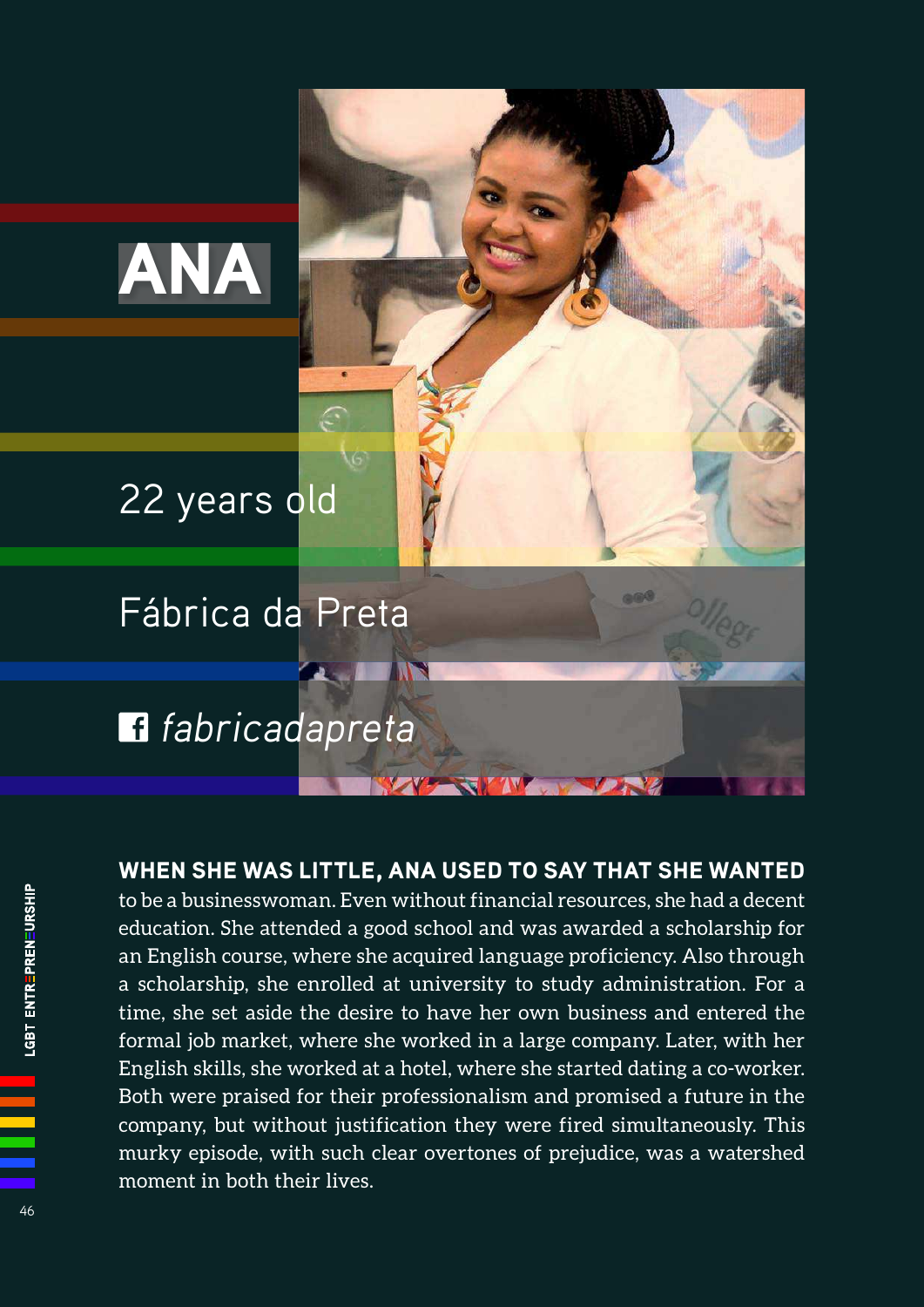### *FÁBRICA DA PRETA* (THE BLACK WOMAN'S FACTORY)

When she announced that she was in a relationship with another woman, Ana suffered a lot of discrimination at home. In order to have more freedom she decided to live with her girlfriend. After losing their jobs at the hotel, they found themselves in a very difficult financial situation. With limited resources and no expectation of getting another job, they decided to capitalise on the fact that her partner liked to cook and started to sell food at markets and on the beach. They had only just begun when they participated in the third *Velcrx Fair*, one of our project partners. There they heard about Micro Rainbow Brazil, which was in the process of selecting applicants for the third class of the entrepreneurship course. Ana decided to take the course to learn the management part of the business, while her partner would focus on developing her culinary expertise to improve their services.

During the course, Ana designed a better structure for *Fábrica da Preta*. She corrected mistakes that were damaging her immediate income, such as the mispricing of some products. She learnt that it was essential to separate the company's capital from personal expenses. This is a recurring problem among our students who are in the early stages of planning their own businesses. She also realised it would be more profitable to shift the focus of

the company to larger events, with the potential to increase revenue. At the end of the course, *Fábrica da Preta* catered its first large event: the graduation of her own class of entrepreneurs. Even with a newly developing structure, they stepped up to the challenge of providing full catering service for 100 people. From then on, they found other opportunities and became even more specialised in this niche market.

Within a few months, they had made excellent progress, building a customer base and even featuring on a TV show as an example of entrepreneurial success in the midst of Brazil's economic crisis. Although most of the profits are being invested in the structure of the company in this initial phase, Ana can already feel the positive effects of the income increase on her personal finances. This has had an effect primarily on their access to personal care and leisure. The visibility gained through their business has also changed how others perceive them. Discrimination is not over, but people in their social circles are beginning to see them as entrepreneurs, and not just as lesbians.

#### "WE ARE NOT DREAMING ALONE"

Ana says that the entrepreneurship course gave a big boost to her business, especially the hiring of her company for the graduation reception. However, she believes that the gains were more than